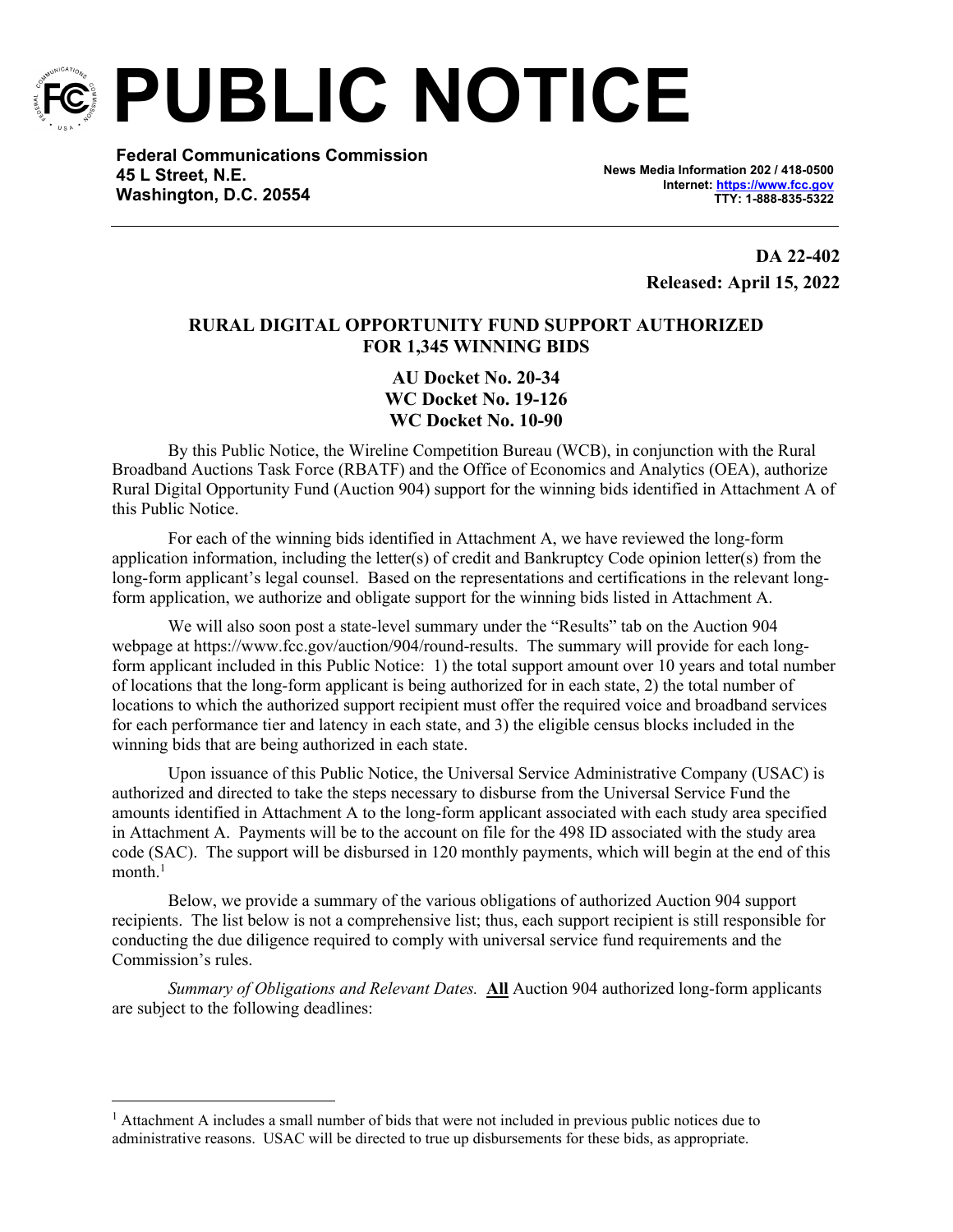**Annual reporting of location information**. Auction 904 support recipients are required to file location information with USAC through the High-Cost Universal Broadband (HUBB) portal.<sup>2</sup> This information includes geolocation data for each qualifying location to which they are offering the requisite service and the technology the Auction 904 support recipient is using to offer the requisite service to the qualifying locations.<sup>3</sup> The requisite service is: at least one standalone voice plan and one service plan that provides broadband at the relevant performance tier and latency requirements at rates that are reasonably comparable to rates offered in urban areas.<sup>4</sup> The locations must be in the eligible census blocks covered by the long-form applicant's winning bids.<sup>5</sup>

The Commission has consistently encouraged carriers subject to defined deployment obligations and HUBB reporting obligations to report location data on a rolling basis and has adopted a best practice of filing this information within 30 days after the initial offering of service.<sup>6</sup> While reporting on a rolling basis is encouraged, the first deadline for long-form applicants authorized by this Public Notice to submit their location data is **March 1, 2023**. 7 All support recipients must continue to report this information by March 1 in each year thereafter until all build-out requirements are satisfied. For more information about the HUBB portal and reporting location data, visit [https://www.usac.org/high-cost/annual](https://www.usac.org/high-cost/annual-requirements/submit-data-in-the-hubb/)[requirements/submit-data-in-the-hubb/](https://www.usac.org/high-cost/annual-requirements/submit-data-in-the-hubb/).

 **Service milestones**. The service milestones for Auction 904 support recipients authorized by this Public Notice will be as follows:<sup>8</sup>

 $347$  CFR § 54.316(a)(8).

<sup>5</sup> *See also Wireline Competition Bureau Provides Guidance to Carriers Receiving Connect America Fund Support Regarding their Broadband Location Reporting Obligations*, Public Notice, 31 FCC Rcd 12900 (WCB 2016) (*Location Guidance Public Notice*).

<sup>6</sup> *Rural Digital Opportunity Fund Order*, 35 FCC Rcd at 712, para. 56 & n.156. A support recipient is deemed to be commercially offering voice and/or broadband service to a location if it provides service to the location or could provide it within 10 business days upon request. *Id.* at 711-12, para. 54

 $747$  CFR § 54.316(c)(1).

<sup>2</sup> 47 CFR §§ 54.316(a)(8), 54.806(a); *Rural Digital Opportunity Fund et al.*, WC Docket No. 19-126 et al., Report and Order, 35 FCC Rcd 686, 712, para. 56 (2020) (*Rural Digital Opportunity Fund Order*).

<sup>4</sup> 47 CFR § 54.805; *Rural Digital Opportunity Fund Order*, 35 FCC Rcd at 707, para. 42. *See also Wireline Competition Bureau and Office of Economics and Analytics Announce Results of 2021 Urban Rate Survey for Fixed Voice and Broadband Services, Posting of Survey Data and Explanatory Notes, and Required Minimum Usage Allowance for Eligible Telecommunications Carriers*, WC Docket No. 10-90, Public Notice, 35 FCC Rcd 13667 (WCB/OEA 2020). We remind all applicants that an eligible telecommunications carrier (ETC) satisfies its obligation to "offer" qualifying services by being legally responsible for dealing with customer problems, providing quality of service guarantees, and meeting universal service fund-related requirements. Accordingly, a broadband provider may satisfy its voice obligations by offering voice service through an affiliate or by offering a managed voice solution (including VoIP) through a third-party vendor, but a provider cannot simply rely on the availability of over-the-top voice options to satisfy this obligation. *Rural Digital Opportunity Fund Phase I Auction Scheduled for October 29, 2020; Notice and Filing Requirements and Other Procedures for Auction 904*, AU Docket No. 20-34 et al., Public Notice, 35 FCC Rcd 6077, 6129, para. 139 (2020) (*Auction 904 Procedures Public Notice*).

<sup>8</sup> 47 CFR § 54.802; *Rural Digital Opportunity Fund Order*, 35 FCC Rcd at 709-12, paras. 45-55.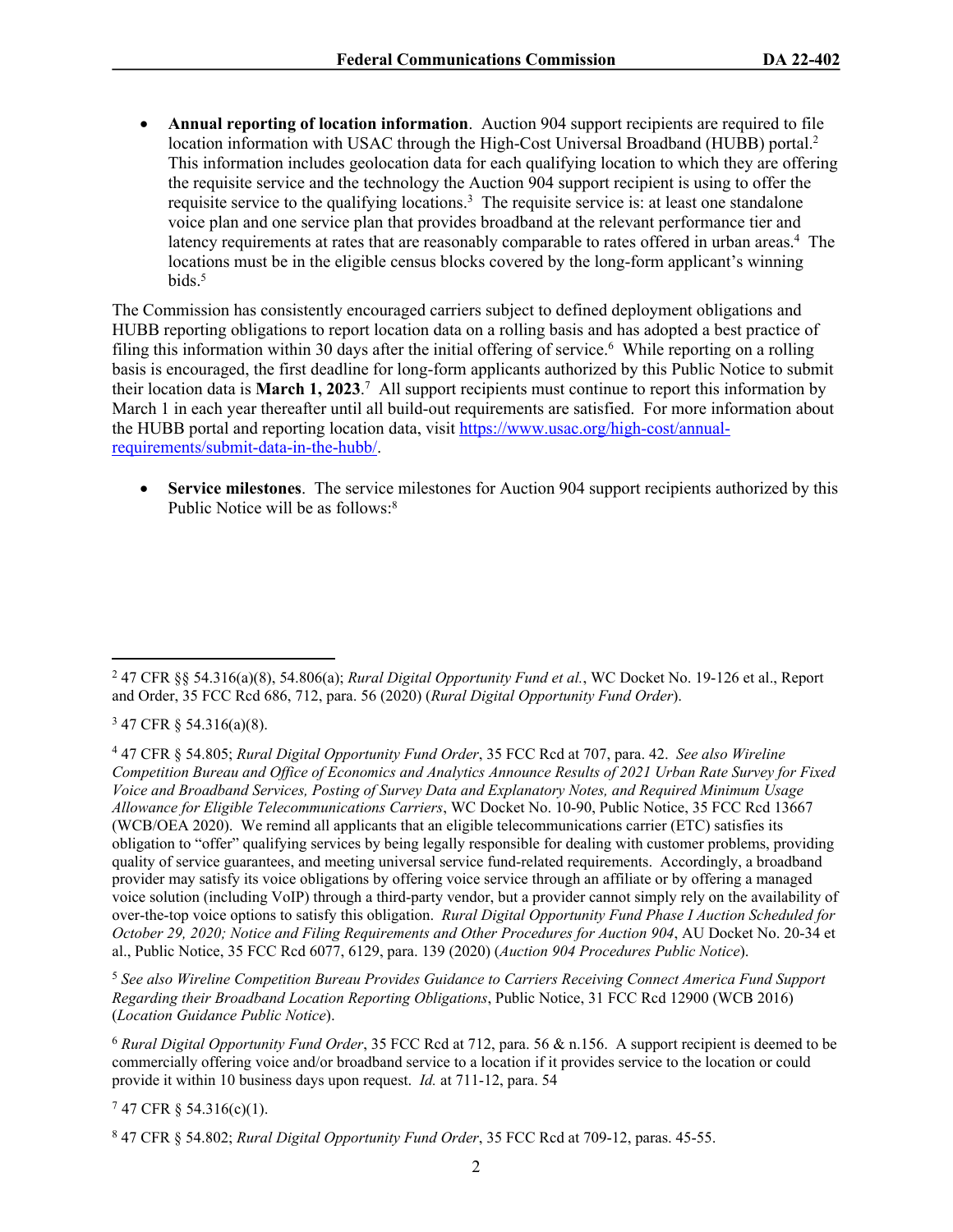| Percentage of Locations in a<br><b>State</b> | <b>Service Milestone Deadline</b> |
|----------------------------------------------|-----------------------------------|
|                                              | December 31, 2025                 |
|                                              | December 31, 2026                 |
|                                              | December 31, 2027                 |
| 100                                          | December 31, 2028                 |

WCB has been directed to publish revised location counts before the end of service milestone year six.<sup>9</sup> In areas where the revised location total is higher than the number of Connect America Cost Model (CAM)-calculated locations, support recipients will be required to have begun commercially offering service to 100% of the CAM-calculated location count by the end of the sixth calendar year.<sup>10</sup> Such support recipients must then offer service to 100% of the revised location count by the end of the eighth calendar year.<sup>11</sup> In areas where there are fewer locations than calculated by the CAM, support recipients must notify WCB no later than March 1 following the fifth year of deployment.<sup>12</sup> Upon confirmation by WCB, such a support recipient will be required to reach 100% of the new number by the end of the sixth calendar year.<sup>13</sup> All support recipients must also offer service on reasonable request to locations built subsequently to the revised location count announced by WCB but prior to the end of service milestone year eight.<sup>14</sup>

By **March 1st** following each relevant service milestone, an Auction 904 support recipient must file a certification in the HUBB portal that it has met its service milestone and is meeting the requisite public interest obligations.<sup>15</sup> Compliance with service milestones will be determined at the state level.<sup>16</sup> The Commission will verify that the support recipient offers the required service to the total number of locations across all the eligible census blocks included in all of the support

<sup>11</sup> *Id.* Any such support recipient with increased deployment obligations may also seek to have its new location count adjusted to exclude additional locations, beyond the number identified by the CAM, that it determines before the end of year eight are ineligible (e.g., are not habitable), unreasonable to deploy to (e.g., if it would require a carrier to install new backhaul facilities or other major network upgrades solely to provide broadband to that location), or part of a development newly built after year six for which the cost and/or time to deploy before the end of the support term would be unreasonable. *Id.* at 710-11, para. 50.

<sup>12</sup> *Id.* at 711, para. 51. Carriers for which the new location count is less than 65% of the CAM locations within their area in each state shall have their support amount reduced on a pro rata basis by the number of reduced locations. *Id.* For example, if a carrier was authorized to receive \$3 million per year for 1,000 model locations in a state, but the WCB confirms that there are only 600 actual locations (fewer than 650 locations, or 65%), WCB would reduce that carrier's support to \$2,769,231 (or \$3,000,000 \* (600/650)).

<sup>13</sup> *Id.*

<sup>14</sup> *Id.* at 711, para. 52. Support recipients are not obligated to offer service to newly built locations that do not request service, or to those with exclusive arrangements with other providers. *Id. See also Connect America Fund et al.*, Report and Order et al., 29 FCC Rcd 7051, 7070, paras. 59-72 (2014) (issuing declaratory ruling regarding which requests should be deemed unreasonable under our current rules and policies to provide greater clarity to all affected stakeholders).

<sup>9</sup> *Rural Digital Opportunity Fund Order*, 35 FCC Rcd at 709, para. 45.

<sup>&</sup>lt;sup>10</sup> *Id.* at 710, para. 49. Carriers for which the new location count exceeds the CAM locations within their area in each state by more than 35% will have the opportunity to seek additional support or relief from the Commission. *Id.*

<sup>15</sup> 47 CFR §§ 54.316(b)(5), 54.806(a); *Rural Digital Opportunity Fund Order*, 35 FCC Rcd at 712, para. 56.

<sup>16</sup> *Rural Digital Opportunity Fund Order*, 35 FCC Rcd at 712, para. 54.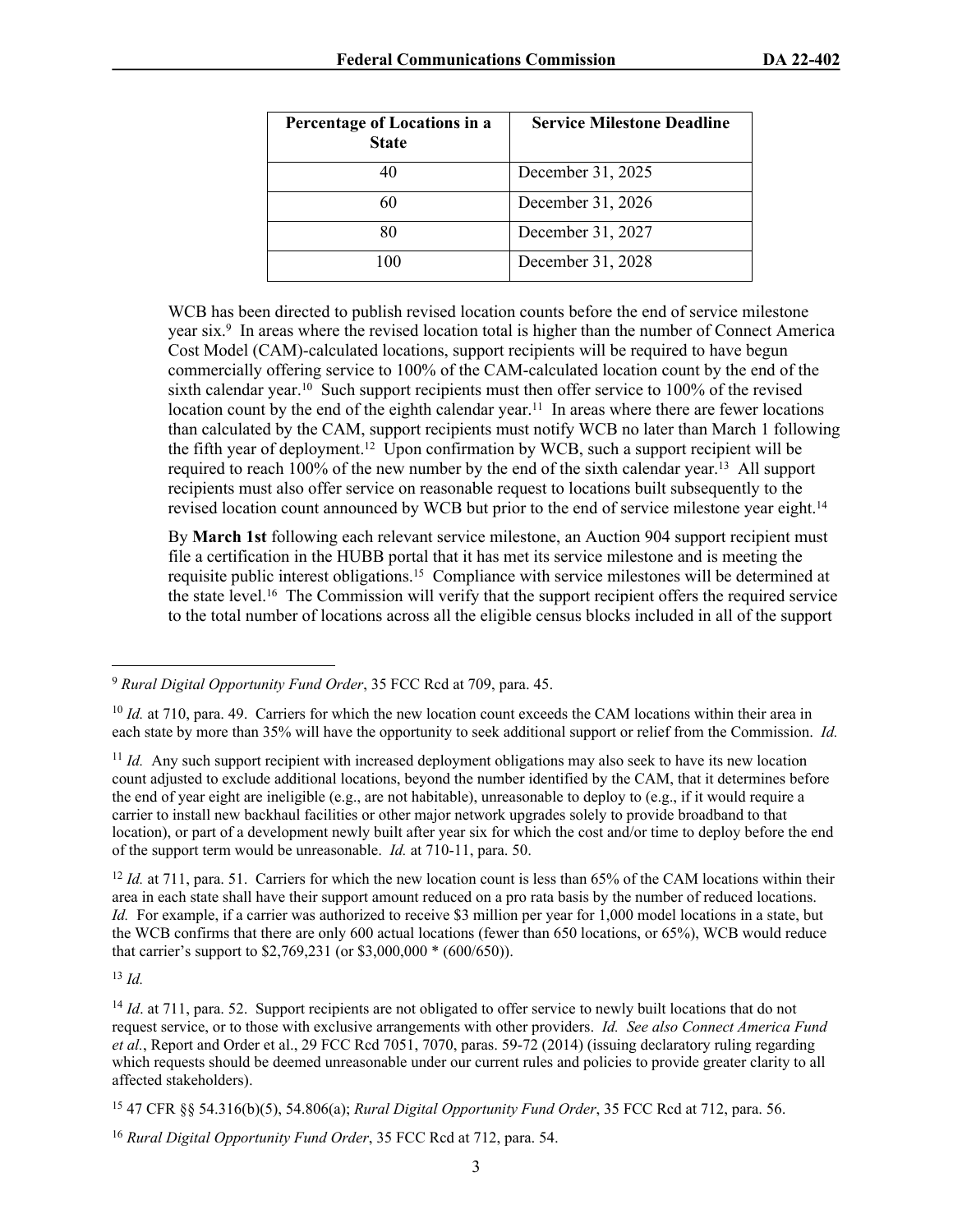recipient's authorized bid areas (i.e., census block groups) in a state.<sup>17</sup> If a support recipient is authorized to receive support in a state for different performance tier and latency combinations, it will be required to demonstrate that it is offering service meeting the relevant performance requirements to the required number of locations for each performance tier and latency combination within that state.<sup>18</sup>

If an ETC is unable to meet a service milestone, it must notify the Commission, USAC, and the relevant state, U.S. Territory, or Tribal government as appropriate, no later than ten business days after the applicable deadline.<sup>19</sup> If the ETC is unable to meet the required deployment obligations due to circumstances beyond its control, it may also seek waiver of the service milestones.<sup>20</sup> The Commission has repeatedly warned support recipients, however, that it does not expect to routinely grant such waiver requests, emphasizing the difficulty of demonstrating good cause under circumstances where carriers fail to plan for contingencies that would prevent compliance with defined deployment obligations.<sup>21</sup>

 **Annual section 54.313 report.** Long-form applicants authorized in this Public Notice will be required to file their first annual section 54.313 report by **July 1, 2023** and each subsequent year until the year after their support terms have ended.<sup>22</sup> Annual reports are filed with USAC. Support recipients must complete the FCC Form 481 on USAC's website.<sup>23</sup> They must also test and certify compliance with relevant performance requirements in section 54.805 of the Commission's rules on an annual basis.<sup>24</sup> WCB, the Wireless Telecommunications Bureau, and the Office of Engineering and Technology have adopted a uniform framework to measure and report on the performance of ETCs' service.<sup>25</sup>

<sup>&</sup>lt;sup>17</sup> Winning bidders must use Rural Digital Opportunity Fund support to deploy service to locations in only the eligible census blocks, not to the other, ineligible census blocks within a census block group won in the auction.

<sup>18</sup> *Rural Digital Opportunity Fund Order*, 35 FCC Rcd at 712, para. 54.

<sup>19</sup> 47 CFR §§ 54.320(d), 54.806(c).

<sup>20</sup> *Connect America Fund et al.,* WC Docket No. 10-90 et al., Report and Order, 29 FCC Rcd 15644, 15700, para. 154 (2014) (*December 2014 Connect America Order*).

<sup>21</sup> *See Connect America Fund et al.*, WC Docket No. 10-90 et al., Order on Reconsideration, 33 FCC Rcd 1380, 1394, para. 35 (2018) (explaining that "it would be difficult for a recipient to meet its burden of demonstrating good cause to grant a waiver of the deployment obligations if it did not plan to build to 100 percent of funded locations at the outset of its support term"); *id*. at 1394, para. 33 & n.88 (explaining that "the Commission has cautioned that it does not expect such waiver requests will be granted routinely, and a failure to plan for some contingencies would make it difficult to establish that there is good cause to warrant waiver") (citing *December 2014 Connect America Order*, 29 FCC Rcd at 15660, para. 40 & n.93).

<sup>22</sup> 47 CFR §§ 54.313, 54.806(a); *Rural Digital Opportunity Fund Order*, 35 FCC Rcd at 713, para. 57. Long-form applicants being authorized by this Public Notice that have also been designated as Lifeline-only ETCs in census blocks that are not eligible for Auction 904 support must comply with all relevant reporting requirements for the Lifeline program in sections 54.416 and 54.422 of the Lifeline rules, including completing and submitting FCC Form 481 on USAC's website, if applicable. 47 CFR §§ 54.416, 54.422.

<sup>&</sup>lt;sup>23</sup> See Universal Service Administrative Company, File FCC Form 481, [https://www.usac.org/high-cost/annual](https://www.usac.org/high-cost/annual-requirements/file-fcc-form-481/)[requirements/file-fcc-form-481/.](https://www.usac.org/high-cost/annual-requirements/file-fcc-form-481/)

<sup>24</sup> 47 CFR §§ 54.313(a)(6), 54.805.

<sup>25</sup> *Performance Measures for Connect America High-Cost Universal Service Support Recipients*, WC Docket No. 10-90, Order, 33 FCC Rcd 6509 (WCB/WTB/OET 2018) (*CAF Performance Measures Order*); 47 CFR § 54.313(a)(6). Further modifications were made to the performance measures requirements in subsequent reconsideration orders. *See Connect America Fund*, WC Docket No. 10-90, Order on Reconsideration, 34 FCC Rcd (continued….)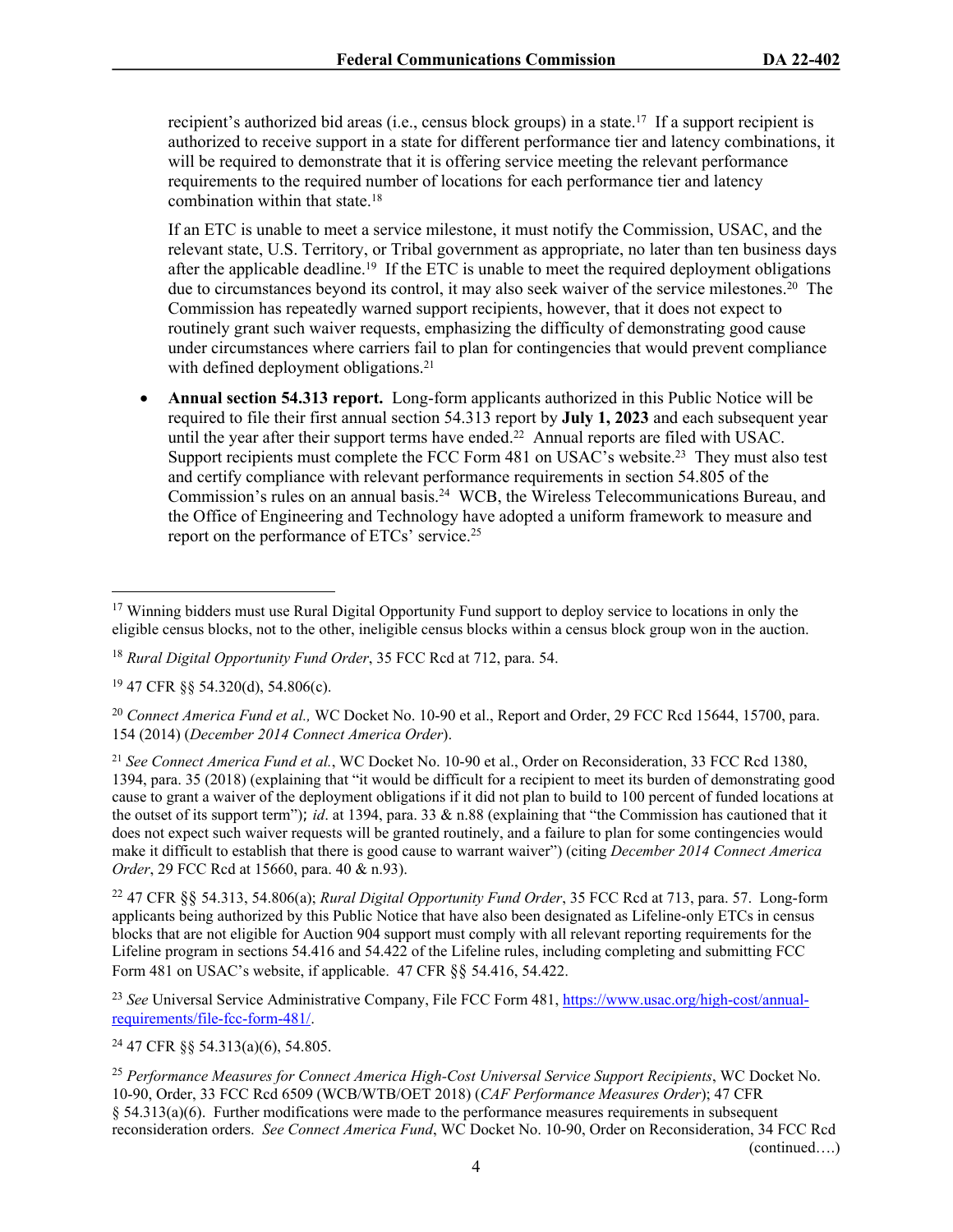**Annual section 54.314 certification.** The first annual section 54.314 certification is due for the long-form applicants that are being authorized by this Public Notice by **October 1, 2023**. 26 Pursuant to section 54.314 of the Commission's rules, if a support recipient was designated by a state, that state must certify on the support recipient's behalf "that all federal high-cost support provided . . . within that State was used in the preceding calendar year and will be used in the coming calendar year only for the provision, maintenance, and upgrading of facilities and services for which the support is intended."<sup>27</sup>

If a support recipient was designated an ETC by the Federal Communications Commission, it must self-certify by filing a sworn affidavit executed by a corporate officer attesting to the relevant facts.<sup>28</sup> Certifications must be filed with both the Commission and USAC. ETCs may submit their certifications to USAC via its online filing system or by sending the appropriate certification sample letter (provided on USAC's website) via email or U.S. mail.<sup>29</sup> Certifications must also be submitted to the Commission's Office of the Secretary on or before **October 1st** . The submission should clearly reference WC Docket No. 14-58, ETC Annual Reports and Certifications.

We conclude there is good cause to waive on our own motion the general high-cost support program requirement that the relevant states (or the ETCs, if applicable) file a section 54.314 certification by October 1, 2022 with respect to the use of Auction 904 support for the applicants authorized in this Public Notice.<sup>30</sup> When the Commission adopted the certification requirement, it made clear that it expected the states and federally designated ETCs to undertake a rigorous examination of the factual information provided in the annual reports required pursuant to section 54.313 prior to issuance of the annual certification.<sup>31</sup> In this instance, the Auction 904 applicants being authorized today did not receive Auction 904 support in 2021 and will not file an annual report with respect to those supported areas on July 1, 2022. Therefore, the state commissions and federally designated ETCs will not have the annual reporting information before them to provide an evidentiary basis for certifying that support will be used for its intended purposes in 2022 as required by the prospective section 54.314 certification due by October 1, 2022. In their section 54.314 certifications filed by October 1, 2023, state commissions (or the ETCs, if applicable) will be required to certify that support received in 2022 was used for its intended purposes and that support received in 2023 will be used for its intended purposes. Accordingly,

<sup>26</sup> 47 CFR §§ 54.314, 54.806(a).

<sup>27</sup> 47 CFR § 54.314(a).

 $28$  47 CFR § 54.314(b), (c)(2).

<sup>29</sup> *See* Universal Service Administrative Company, Certify Data with 54.314, [https://www.usac.org/high](https://www.usac.org/high-cost/annual-requirements/certify-data-with-54-314/)[cost/annual-requirements/certify-data-with-54-314/](https://www.usac.org/high-cost/annual-requirements/certify-data-with-54-314/).

 $30$  Generally, the Commission's rules may be waived for good cause shown. 47 CFR  $\S$  1.3. Waiver of the Commission's rules is appropriate only if both: (1) special circumstances warrant a deviation from the general rule, and (2) such deviation will serve the public interest. *See Northeast Cellular Tel. Co. v. FCC*, 897 F.2d 1164, 1166 (D.C. Cir. 1990) (citing *WAIT Radio v. FCC*, 418 F.2d 1153, 1157-59 (D.C. Cir. 1969), *cert. denied*, 93 S.Ct. 461 (1972)). We previously waived the October 1 section 54.314 certification for Connect America Phase II auction long-form applicants that were authorized in 2019 and in 2020*. Connect America Fund Phase II Auction Support Authorized for 459 Winning Bids*, AU Docket No. 17-182, WC Docket No. 10-90, Public Notice, 34 FCC Rcd 3142, 3145-46 (WCB/OEA 2019); *Connect America Fund Phase II Auction Support Authorized for 1060 Winning Bids*, AU Docket NO. 17-182, WC Docket No. 10-90, Public Notice, 35 FCC Rcd 945, 948-949 (WCB/OEA 2020).

<sup>31</sup> *Connect America Fund et al.;* Report and Order and Further Notice of Proposed Rulemaking, 26 FCC Rcd 17663, 17861, para. 612 (2011) *aff'd sub nom., In re: FCC 11-161*, 753 F.3d 1015 (10th Cir. 2014).

<sup>8081 (</sup>WCB/WTB/OET 2019); *Connect America Fund*, WC Docket No. 10-90, Order on Reconsideration, 34 FCC Rcd 10109 (2019).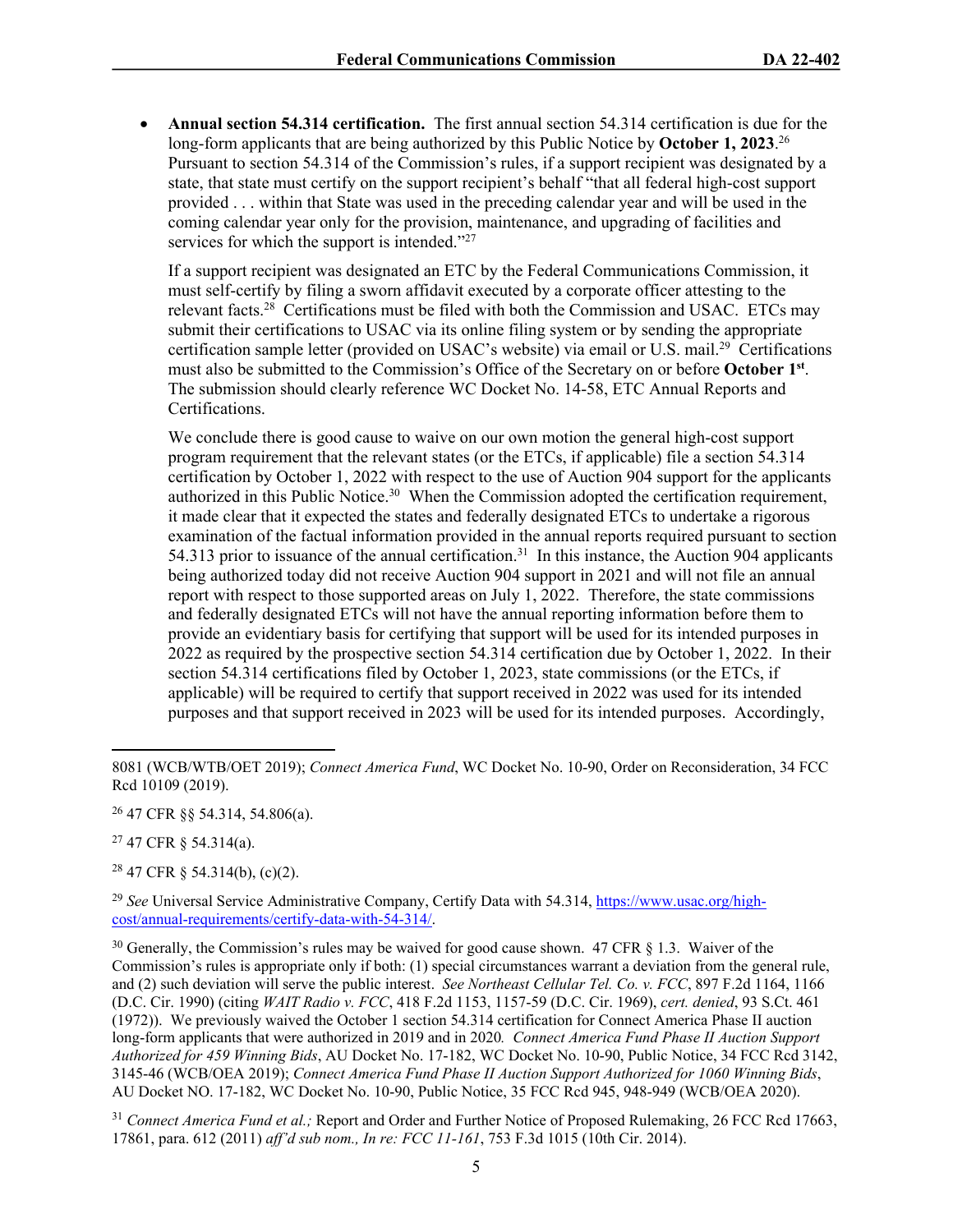we conclude that the Commission, USAC, and the states will have assurance that Auction 904 support that is disbursed in 2022 is used for its intended purposes even if the relevant states or federally designated ETCs do not file the section 54.314 certification on October 1, 2022.

All post-designation ETC-related filings must be submitted in good faith and include a certification that, to the best of the ETC's knowledge and belief, the information is complete and accurate.<sup>32</sup> In addition, ETCs have an on-going duty to correct or amend information if they have reason to believe, either through their own investigation or upon notice from USAC, that the data are inaccurate, incomplete, or contain errors or anomalies.<sup>33</sup> The failure to timely file information may result in penalties in the form of a reduction in support.<sup>34</sup>

*Defaults.* On July 26, 2021, the RBATF, WCB, and OEA sent a letter to certain long-form applicants that identified census blocks where concerns had been raised about whether funding those areas would be the best use of our limited universal service funds.<sup>35</sup> Applicants were reminded that one of the Commission's core Universal Service Fund policy objectives is to avoid funding deployment in areas that already receive voice and broadband service from an unsubsidized provider, and that the Rural Digital Opportunity Fund was intended to focus on areas "wholly unserved by 25/3 Mbps" broadband service.<sup>36</sup> The letter recommended that applicants assess whether existing service in the identified areas would affect their ability to meet all program requirements and deployment milestones, and applicants were informed that if they no longer wished to pursue support for a winning bid they should identify those census block groups and provide a brief explanation of their decision to default on their bid(s).<sup>37</sup>

In response to the letter, some applicants informed the Commission that they wished to default on census blocks identified by the Commission in the letter while retaining support for other census blocks within the same bid. For these applicants, Attachment A authorizes support only for the areas in which the applicant indicated they intend to meet program requirements.<sup>38</sup>

<sup>&</sup>lt;sup>32</sup> *See, e.g.*, FCC Form 481 Officer Certification (requiring an officer of a petitioning entity to certify that he/she is "an officer of the reporting carrier; my responsibilities include ensuring the accuracy of the annual reporting requirements for universal service support recipients; and, to the best of my knowledge, the information reported on this form and in any attachments is accurate"); *see also* 47 CFR § 1.17(a)(2) (stating that no person may provide, in any written statement of fact, "material factual information that is incorrect or omit material information that is necessary to prevent any material factual statement that is made from being incorrect or misleading without a reasonable basis for believing that any such material factual statement is correct and not misleading").

<sup>33</sup> *See Location Guidance Public Notice*, 31 FCC Rcd at 12910.

<sup>34</sup> 47 CFR §§ 54.313(j), 54.314(d), 54.316(c), 54.320, 54.806.

<sup>&</sup>lt;sup>35</sup> See "Letters to Long-Form Applicants about Identified Census Blocks," <https://www.fcc.gov/auction/904/releases> (Identified Census Blocks Letter).

<sup>36</sup> *Rural Digital Opportunity Fund Order,* 35 FCC Rcd at 689, para. 5.

<sup>37</sup> *See* 47 CFR § 54.805 (RDOF public interest obligations); *see generally*, 47 USC § 254(e) (USF support must be used for its intended purpose).

<sup>38</sup> For the reasons articulated in the *Fourth RDOF Authorization Public Notice* regarding defaults on letter-identified census blocks, we find good cause to waive the requirement that a default encompass the entire winning bid, and we authorize support on a per-census-block basis for the census blocks in which applicants listed in Attachment A are eligible. *Rural Digital Opportunity Fund Support Authorized for 2,008 Winning Bids*, AU Docket No. 20-34, WC Docket Nos. 19-126 and 10-90, Public Notice, DA 21-1560, at 9 (WCB/OEA Dec. 14, 2021) (*Fourth RDOF Authorization Public Notice*). The letter-identified census blocks included only urban census blocks. *See Identified Census Blocks Letter* at 1 n.4. Certain non-urban areas similarly appeared to staff as being served with 25/3 Mbps broadband, and applicants informed the Commission that they wished to default in these areas. For the reasons articulated in the *Fourth RDOF Authorization Public Notice*, we waive the default forfeiture for those non-urban areas. *Fourth RDOF Authorization Public Notice* at 6-9.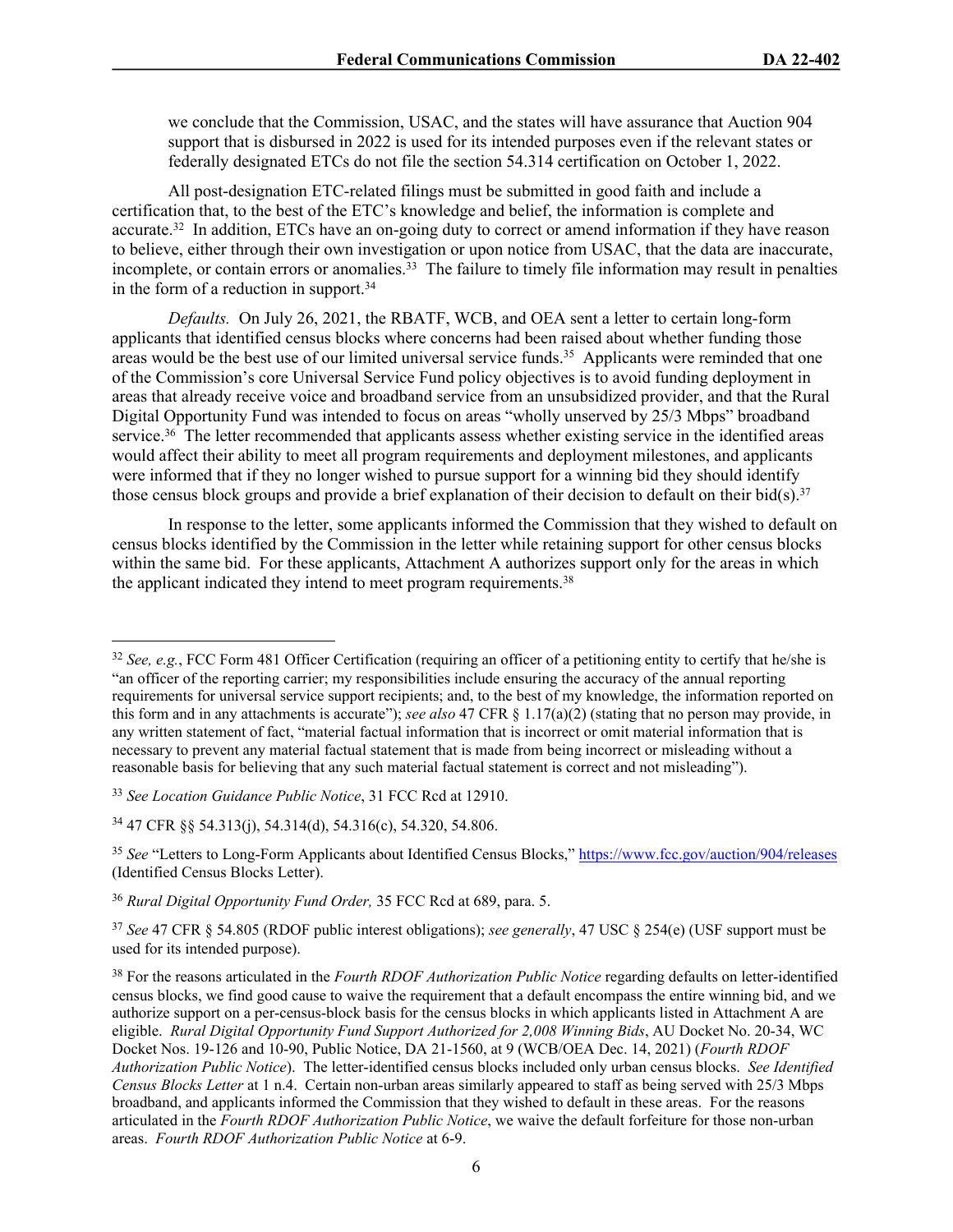*National Security Supply Chain Proceeding.* We remind winning bidders that all Auction 904 support recipients will be subject to the Commission's National Security Supply Chain proceeding, including the rule that "no universal service support may be used to purchase, obtain, maintain, improve, modify, or otherwise support any equipment or services produced or provided by any company posing a national security threat to the integrity of communications networks or the communications supply chain."<sup>39</sup> The prohibition on using universal service funds applies "to upgrades and maintenance of existing equipment and services."<sup>40</sup> Additionally, federal subsidies made available through a program administered by the Commission that are "to be used for the capital expenditures necessary for the provision of advanced communications service" cannot be used to "purchase, rent, lease, or otherwise obtain any covered communications equipment or service; or maintain any covered communications equipment or service."<sup>41</sup> Moreover, the Commission will require ETCs to certify prior to receiving universal service funds that they do not use covered communications equipment or services.<sup>42</sup>

*Document Retention and Compliance Audits.* Under section 54.320 of the Commission's rules, recipients of high-cost support must retain, for at least ten years, all records necessary to demonstrate to auditors that the support received was consistent with universal service high-cost program rules and to make these documents available upon request to the Commission (and any of its Bureaus or Offices) and to USAC, and to their respective auditors.<sup>43</sup> In addition, all ETCs that receive high-cost support are subject to random compliance audits and other investigations to ensure compliance with program rules and orders, including verification of actual deployment to reported locations.<sup>44</sup>

*Consequences for Non-Compliance*. A support recipient is subject to non-compliance measures once it becomes a support recipient if it fails or is unable to meet its minimum coverage requirement or other service requirements, or if it fails to fulfill any other term or condition of Auction 904 support.<sup>45</sup> These measures scale with the extent of non-compliance and include additional reporting, withholding of support, and support recovery.<sup>46</sup> A defaulting support recipient may also be subject to sanctions, including, but not limited to, potential revocation of ETC designations and suspension or debarment.<sup>47</sup>

<sup>41</sup> 47 CFR § 54.10.

<sup>42</sup> *Id.* § 54.11. This certification requirement is not required "until one year after the date the Commission releases a Public Notice announcing the acceptance of applications for filing during the initial filing window of the [Secure and Trusted Communications Networks] Reimbursement Program." *Id*. § 54.11(c). *See Wireline Competition Bureau Announces Application Filing Window for the Secure and Trusted Communications Networks Reimbursement Program – Filing Window Opens October 29, 2021*, WC Docket No. 18-89, Public Notice, DA 21- 1207 (WCB Sept. 27, 2021). "Covered communications equipment or services means any communications equipment or service that is on the Covered List" published pursuant to section 1.50002 of the Commission's rules. 47 CFR §§ 1.50002, 54.11(b).

<sup>43</sup> 47 CFR §§ 54.320(b), 54.806(b).

<sup>44</sup> *Id*. §§ 54.320(a), 54.806(b).

<sup>45</sup> *Id*. §§ 54.320, 54.804(c)(4), 54.806(c); *Rural Digital Opportunity Fund Order*, 35 FCC Rcd at 713-16, paras. 58- 64; *December 2014 Connect America Order*, 29 FCC Rcd at 15694-700, paras. 142-54; *CAF Performance Measures Order*, 33 FCC Rcd at 6531-33, paras. 60-67.

<sup>46</sup> 47 CFR §§ 54.320, 54.804(c)(4), 54.806(c); *Rural Digital Opportunity Fund Order*, 35 FCC Rcd at 713-16, paras. 58-64; *December 2014 Connect America Order*, 29 FCC Rcd at 15694-701, paras. 142-57; *CAF Performance Measures Order*, 33 FCC Rcd at 6531-33, paras. 60-67.

47 47 CFR §§ 54.320(c), 54.806(b); *Rural Digital Opportunity Fund Order*, 35 FCC Rcd at 715-16, para. 63.

<sup>39</sup> 47 CFR § 54.9(a).

<sup>40</sup> *Protecting Against National Security Threats to the Communication Supply Chain through FCC Programs et al.*, WC Docket No. 18-89 et al., Report and Order et al., 34 FCC Rcd 11423, 11453, para. 77 (2019).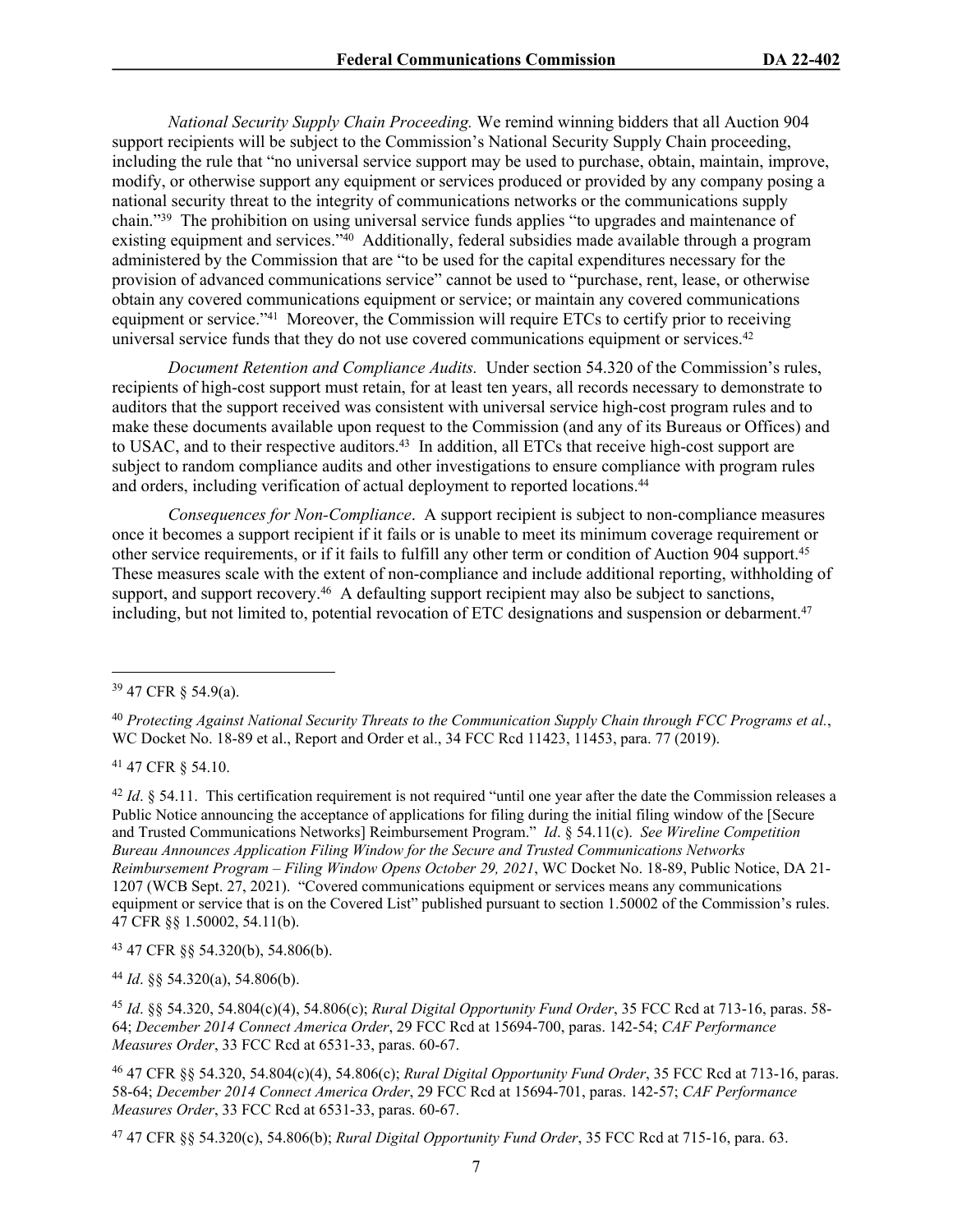*ETC Obligations.* All Auction 904 support recipients were required to obtain a high-cost ETC designation prior to being authorized for Auction 904 support, and thus should be familiar with ETC requirements. For example, all high-cost ETCs commit to serving the entire area covered by an ETC designation and must offer Lifeline voice and broadband service throughout such area to qualifying lowincome consumers pursuant to the Lifeline program rules.<sup>48</sup> While an Auction 904 support recipient was not required to obtain an ETC designation that was limited only to the eligible census blocks covered by its winning bids, it may only use its Auction 904 support to offer the required voice and broadband services to locations in eligible census blocks. If an Auction 904 support recipient has obtained an ETC designation that covers more area than the eligible census blocks in its winning bids, that support recipient has the obligation to provide Lifeline services throughout its designated service area, including in areas where it cannot use its Auction 904 support.<sup>49</sup> A high-cost ETC may also be subject to statespecific requirements imposed by the state that designated it as an ETC.

*Discontinuance of Service and/or Relinquishment of Support.* It is a violation of Commission rules to receive universal service support if that support is not used to provide, maintain, and upgrade voice and/or broadband facilities and services in eligible areas or if the recipient is no longer offering supported services. A carrier that cannot appropriately use universal service support must relinquish its ETC designation pursuant to section  $214(e)(4)$  of the Communications Act of 1934, as amended (the Communications Act).<sup>50</sup> An ETC that was designated by a state commission should follow the state commission's rules to seek relinquishment.<sup>51</sup> ETCs designated by the Commission must file a notice of relinquishment in WC Docket No. 09-197, Telecommunications Carriers Eligible for Universal Service Support, using the Commission's Electronic Comment Filing System (ECFS).<sup>52</sup> WCB will release an order approving the relinquishment if the relinquishing ETC demonstrates that the affected area will continue to be served by at least one ETC.<sup>53</sup> The ETC must then send a copy of its relinquishment notice and a copy of the relinquishment order (within one week of its release) to USAC at [hcorders@usac.org](mailto:hcorders@usac.org). A carrier that intends to discontinue service must first obtain authorization to discontinue service pursuant to section 214(a) of the Communications Act and section 63.71 of the Commission's rules.<sup>54</sup>

*Transfers of Control.* ETCs seeking to transfer control of their domestic authorizations to operate pursuant to section 214 of the Communications Act of 1934, as amended, or to engage in the sale of assets under section 214 must first receive approval from the Commission in accordance with sections 63.03 and 63.04 of the Commission's rules governing the procedures for domestic transfer of control/asset applications.<sup>55</sup> Transfers of control and assignments of international section 214 authorizations are separately subject to section 63.24 of the Commission's rules.<sup>56</sup> Except where the Commission has forborne from the application of section 214, this requirement applies to all transfers of

 $50$  47 U.S.C. § 214(e)(4).

<sup>51</sup> 47 CFR § 54.205.

<sup>52</sup> 47 U.S.C. § 214(e)(4); *Telecommunications Carriers Eligible for Universal Service Support; Connect America Fund*; WC Docket Nos. 09-197; 10-90, Order, DA 21-663, at 10, para. 30 (WCB June 8, 2021).

<sup>53</sup> *See, e.g.*, *Telecommunications Carriers Eligible for Universal Service Support*, WC Docket No. 09-197, Order, DA 21-660 (WCB June 8, 2021) (approving T-Mobile USA, Inc.'s request on behalf of T-Mobile Northeast LLC to relinquish its ETC designation in Virginia).

<sup>54</sup> 47 U.S.C. § 214(a); 47 CFR § 63.71.

<sup>55</sup> 47 U.S.C. § 214; 47 CFR §§ 63.03, 63.04.

56 47 CFR § 63.24.

<sup>48</sup> *See* 47 CFR §§ 54.101(d), 54.405(a); 47 CFR Subpart E.

<sup>49</sup> For example, some Auction 904 support recipients may have obtained an ETC designation for an entire census block group(s) that was covered by its winning bid(s) but may only use its Auction 904 support to offer service to locations in the eligible census blocks within the census block group(s).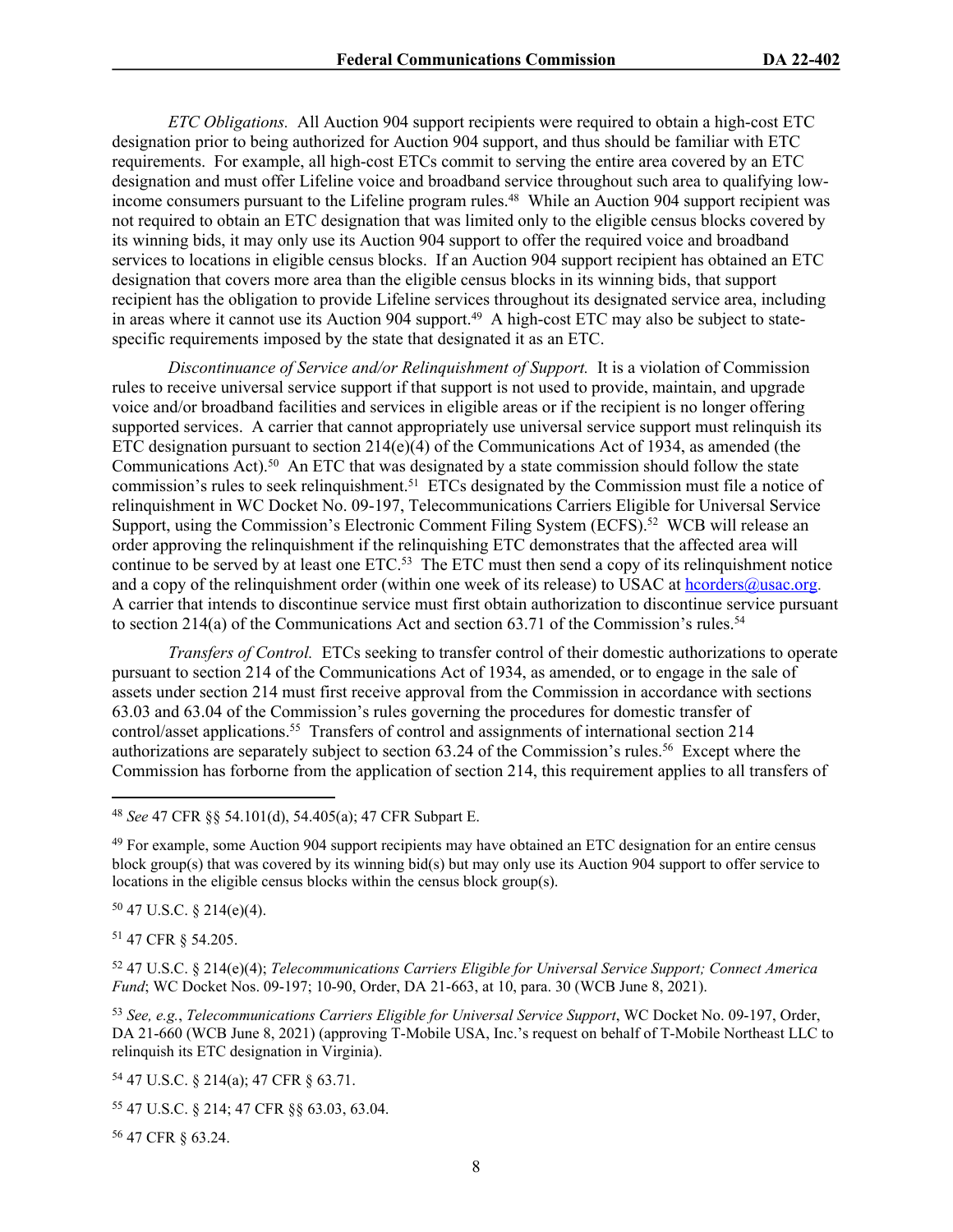control or asset acquisitions involving ETCs. More information is available on the Commission's website at <http://www.fcc.gov/general/transfer-control>.

*Price Cap Carrier Obligations.* Price cap carriers that serve the census blocks where an Auction 904 long-form applicant that is not the incumbent price cap carrier has been authorized to receive support will no longer have a federal high-cost ETC obligation to continue to offer voice service in those census blocks pursuant to the forbearance granted by the Commission. We also note that price cap carriers that elected to receive a seventh year of model-based support were already relieved of their federal high-cost ETC obligation to offer voice telephony in specific census blocks on January 1, 2022.<sup>57</sup>

*Transitioning Legacy Support*. WCB will soon update the list of census blocks where incumbent price cap carriers will continue to receive legacy support through the disaggregated legacy high-cost support mechanism by removing the eligible census blocks that are covered by the winning bids in Attachment A.<sup>58</sup> In the census blocks removed from the list, incumbent price cap carriers will no longer receive legacy support beginning on the first day of the next month.<sup>59</sup>

## **Further Information Contact:**

**General Universal Service Information Wireline Competition Bureau,**

**Press Information Office of Media Relations** Anne Veigle (202) 418-0500

> **Telecommunications Access Policy Division** Suzanne Yelen Lauren Garry Heidi Lankau (202) 418-7400

> **Universal Service Administrative Company** Stephen Snowman (202) 414-2725

<sup>57</sup> *Rural Digital Opportunity Fund Order*, 35 FCC Rcd at 743-45, paras. 133-39. On the first day of the month after an Auction 904 support recipient that is not the incumbent price cap carrier is authorized, the incumbent price cap carrier will be relieved of its federal high-cost ETC obligation to offer voice telephony in those specific census blocks unless it was relieved of that obligation on January 1, 2022. *Id.* at 745, para. 139. *See also December 2014 Connect America Order*, 29 FCC Rcd at 15663–71, paras. 50-70; 47 CFR § 54.201(d)(3). We will remove these census blocks as applicable from the list of census blocks where price cap carriers continue to have the federal highcost ETC obligation to provide voice service. The "List of Census Blocks Subject to Federal High-Cost Voice Obligations" is available at<https://www.fcc.gov/encyclopedia/price-cap-resources>.

<sup>58</sup> *Connect America Fund et al*., WC Docket No. 10-90, Report and Order, 34 FCC Rcd 807, 809-12, paras. 9-16 (2019). Incumbent price cap carriers were also given the option of declining legacy support in each state that they serve. *See Wireline Competition Bureau Announces Universal Service Support Amounts Offered to Price Cap Carriers and Fixed Competitive Eligible Telecommunications Carriers after Authorization of Connect America Phase II Auction Support*, Public Notice, 34 FCC Rcd 1296 (WCB 2019).

<sup>59</sup> *Rural Digital Opportunity Fund Order*, 35 FCC Rcd at 738-40 (stating that price cap carriers will no longer receive legacy support for the census blocks where Auction 904 support is authorized beginning on the first day of the month after the Auction 904 support is authorized for those census blocks).